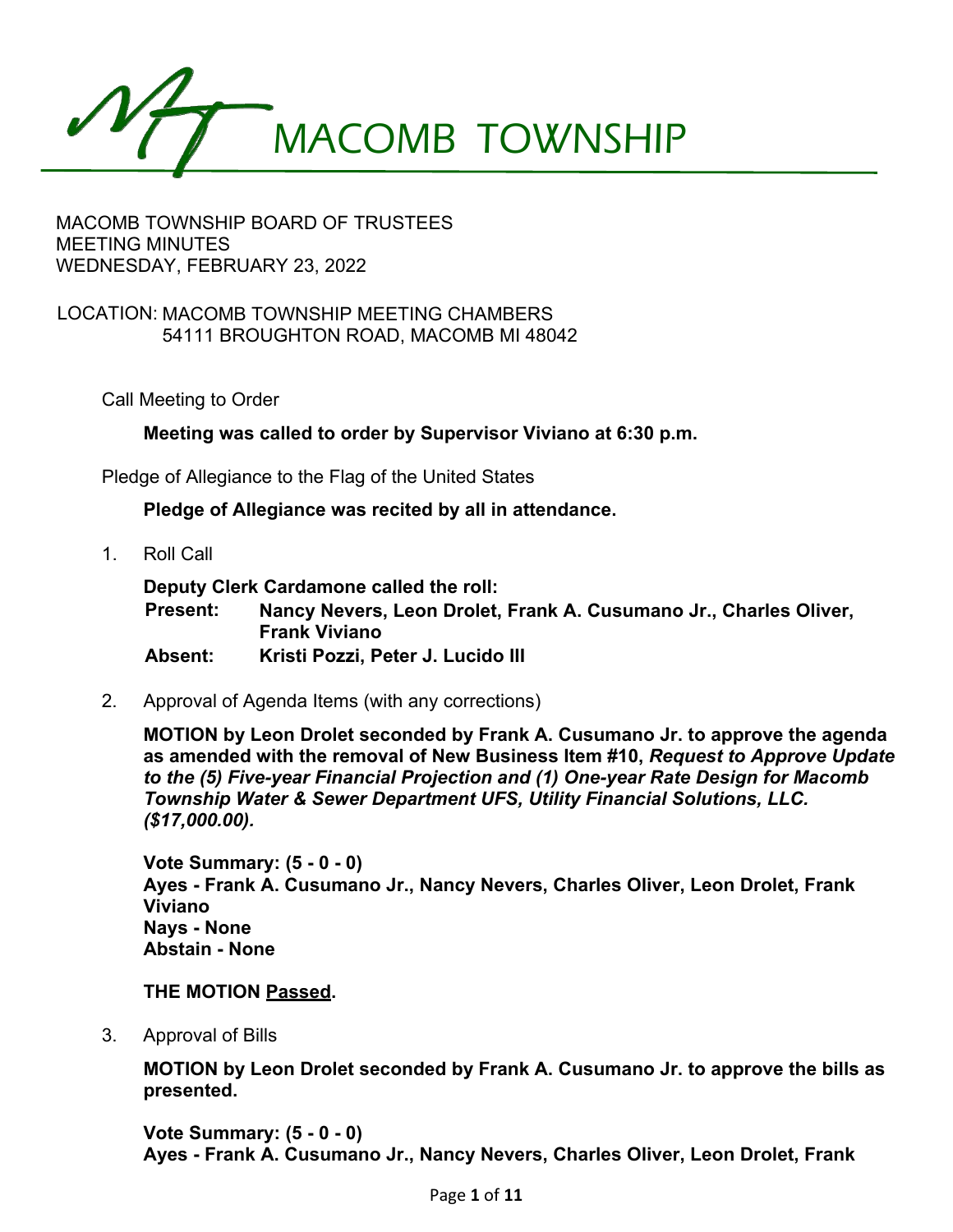> **Viviano Nays - None Abstain - None**

#### **THE MOTION Passed.**

4. Approval of Previous Meeting Minutes from February 9, 2022 and Special Meeting Minutes from February 4, 2022

**MOTION by Leon Drolet seconded by Nancy Nevers to approve meeting minutes from February 9, 2022 as presented.** 

**Vote Summary: (5 - 0 - 0) Ayes - Frank A. Cusumano Jr., Nancy Nevers, Charles Oliver, Leon Drolet, Frank Viviano Nays - None Abstain - None** 

#### **THE MOTION Passed.**

#### **PUBLIC COMMENTS, AGENDA ITEMS ONLY - (3 MINUTE TIME LIMIT)**

There were no public comments.

#### **CONSENT AGENDA ITEMS:**

**MOTION by Leon Drolet seconded by Charles Oliver to approve the Consent Agenda items as presented.** 

**Vote Summary: (5 - 0 - 0) Ayes - Frank A. Cusumano Jr., Nancy Nevers, Charles Oliver, Leon Drolet, Frank Viviano Nays - None Abstain - None** 

#### **THE MOTION Passed.**

- 5. Water and Sewer Department
	- a. Request Approval to Release the Batch Plant Bond; Elite Corporate Park; Florence Cement Company (\$5,000.00)
	- b. Request Approval to Release the Batch Plant Bond; Monarch Estates Phase 3; Florence Cement Company (\$5,000.00)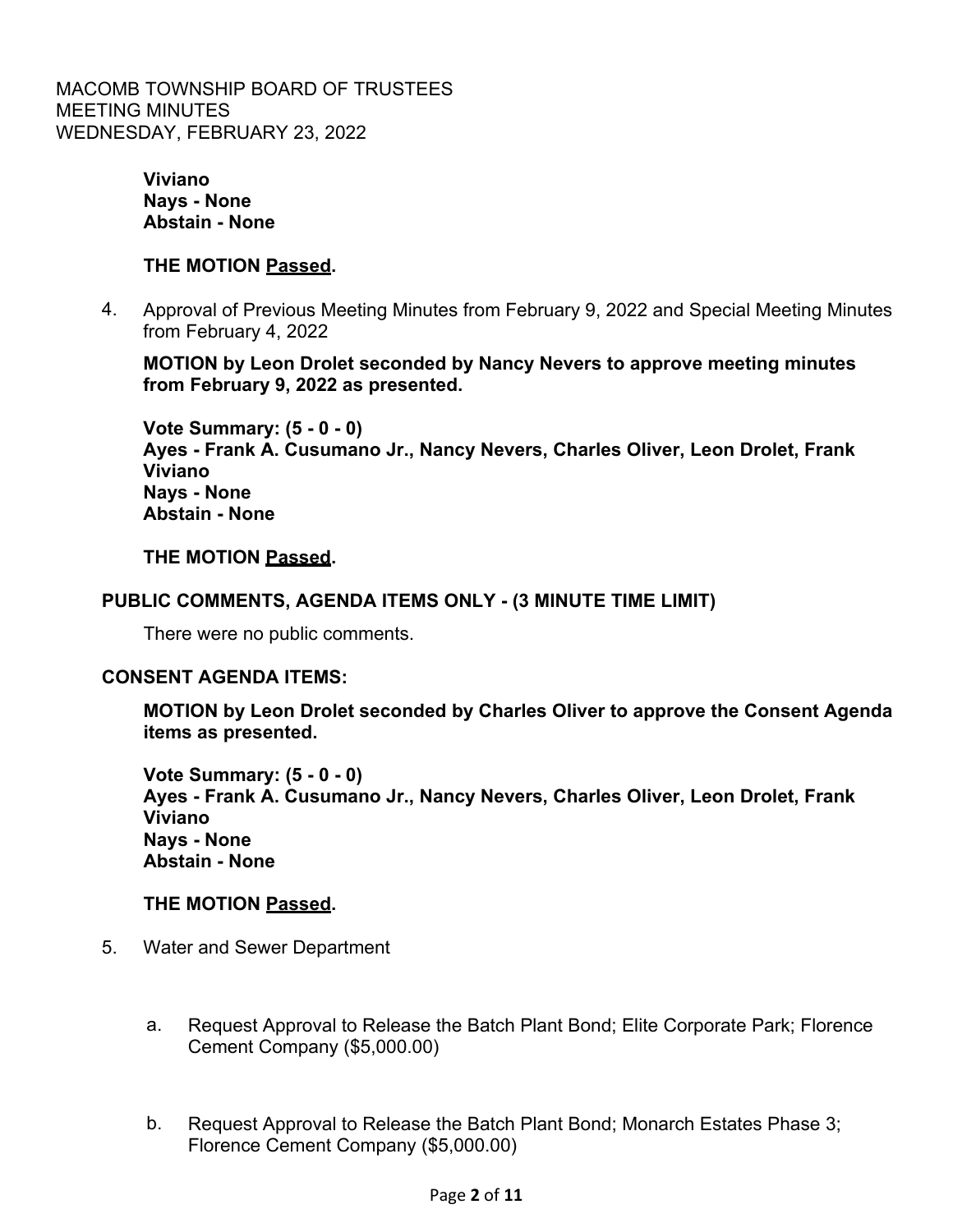- c. Request to Approve to Attend Conference; Water Certification Review. MRWA Quality on Tap (\$320.00)
- d. Request to Approve to Attend Conference; Math Review. MRWA Quality on Tap (\$320.00)
- e. Request to Approve the Final Balancing Contract Modification #2; Country Club Sanitary Sewer Rehabilitation Project No. 0249-0169. Pamar Enterpises, Inc.
- f. Request to Approve Construction Pay Estimate No. 4; Country Club Drive Sanitary Sewer Project No. 0249-0169. Pamar Enterprises, Inc., (\$10,000.00)
- 6. Human Resources Department
	- a. Request for Personal Leave of Absence EE # 2179
- 7. Planning and Zoning Department
	- a. Request to Receive and File 2021 Macomb Township Planning Commission Annual Report
- 8. Building Department
	- a. Request to attend 2022 spring educational meeting (\$325.00)

# **PUBLIC HEARING:**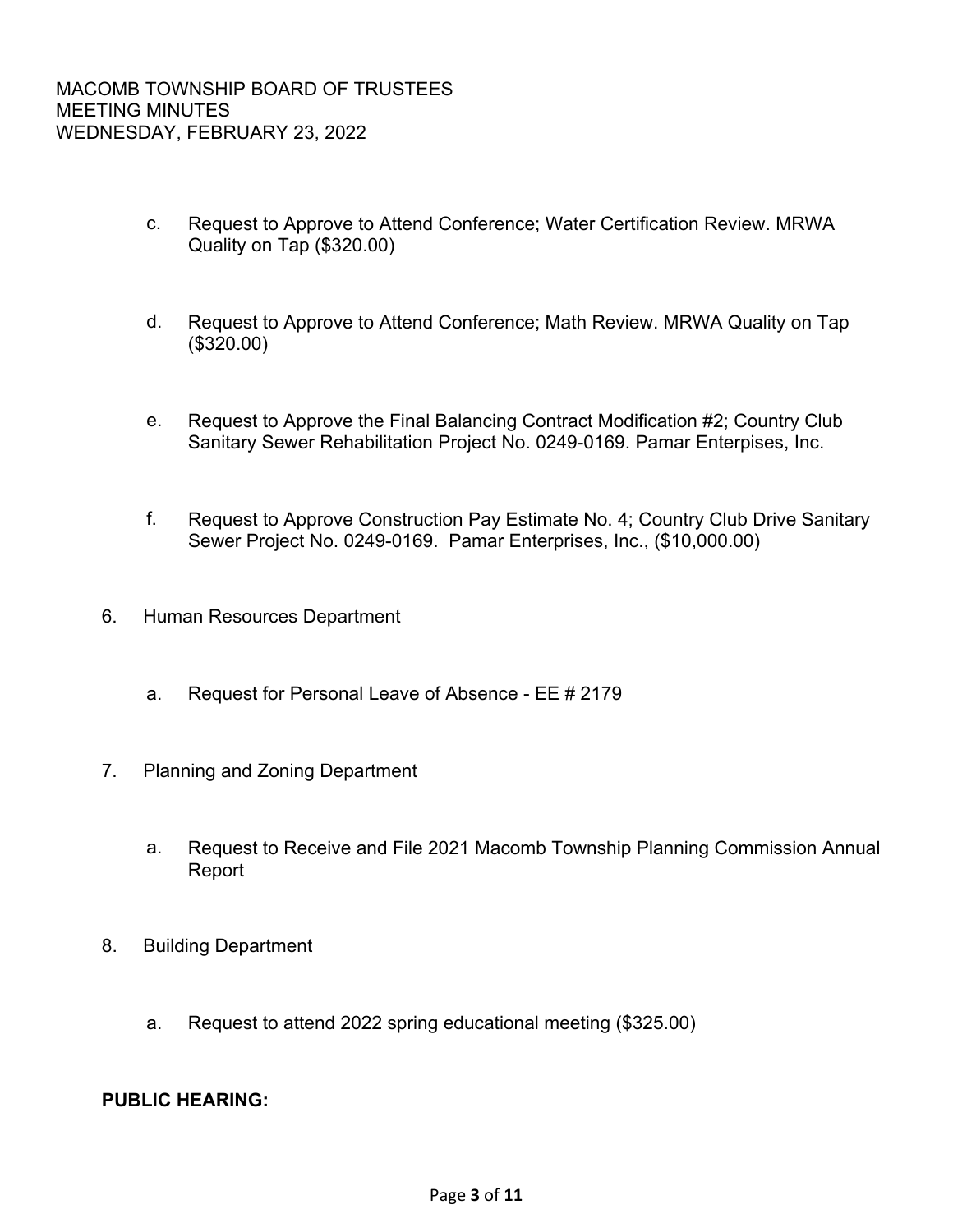9. Public Hearing and Resolution Adoption for Street Lighting Special Assessment District for Monarch Estates Site Condominium Phase III

Supervisor Viviano opened the Public Hearing at 6:34 PM. There were no public comments. Supervisor Viviano closed the Public Hearing at 6:34 PM.

**MOTION by Charles Oliver seconded by Leon Drolet to Motion to Adopt Resolution Ordering Establishment of Street Lighting District for Monarch Estates Site Condominium Phase III.** 

# **Street Lighting Monarch Estates Site Condominium Phase III**

# **RESOLUTION ORDERING ESTABLISHMENT OF STREET LIGHTING DISTRICT**

A regular meeting of the Macomb Township Board of Trustees ("Township Board") was held at the Macomb Township Hall at 54111 Broughton Road, Macomb, Michigan 48042, on **February 23, 2022** at 6:30 P.M., Eastern Standard Time, and this resolution was approved and adopted by the Township Board:

PRESENT: Viviano, Drolet, Cusumano, Nevers, Oliver ABSENT: Pozzi, Lucido

Whereas**,** pursuant to 1989 PA 80, as amended (the "Act"), the Township Board is empowered to establish a Special Assessment for the installation and maintenance of street lighting on its motion or upon the submission of petitions as prescribed in the Act; and

Whereas**,** the Township Board has determined that the installation of a streetlight or lights illuminating street serving lands described in Exhibit "A" is necessary to preserve the public health, and safety; and

Whereas**,** the Township Board desires to establish a Special Assessment District obligating the benefited property owners to pay for the cost of installation and operation of street lighting; and

Whereas, a public hearing for the establishment of a Special Assessment District for street lighting was held coincident with this meeting and was prefaced by published and mailed notice as required by the Act and 1962 PA 162, as amended.

NOW, THEREFORE, BE IT RESOLVED BY THE TOWNSHIP BOARD OF THE TOWNSHIP OF MACOMB, MACOMB COUNTY, MICHIGAN:

1. It is hereby directed that a streetlight or lights shall be installed at Monarch Estates Site Condominium Phase III, which will illuminate the streets, serving and benefiting the unit(s) and/or parcel(s) of land described in Exhibit "A".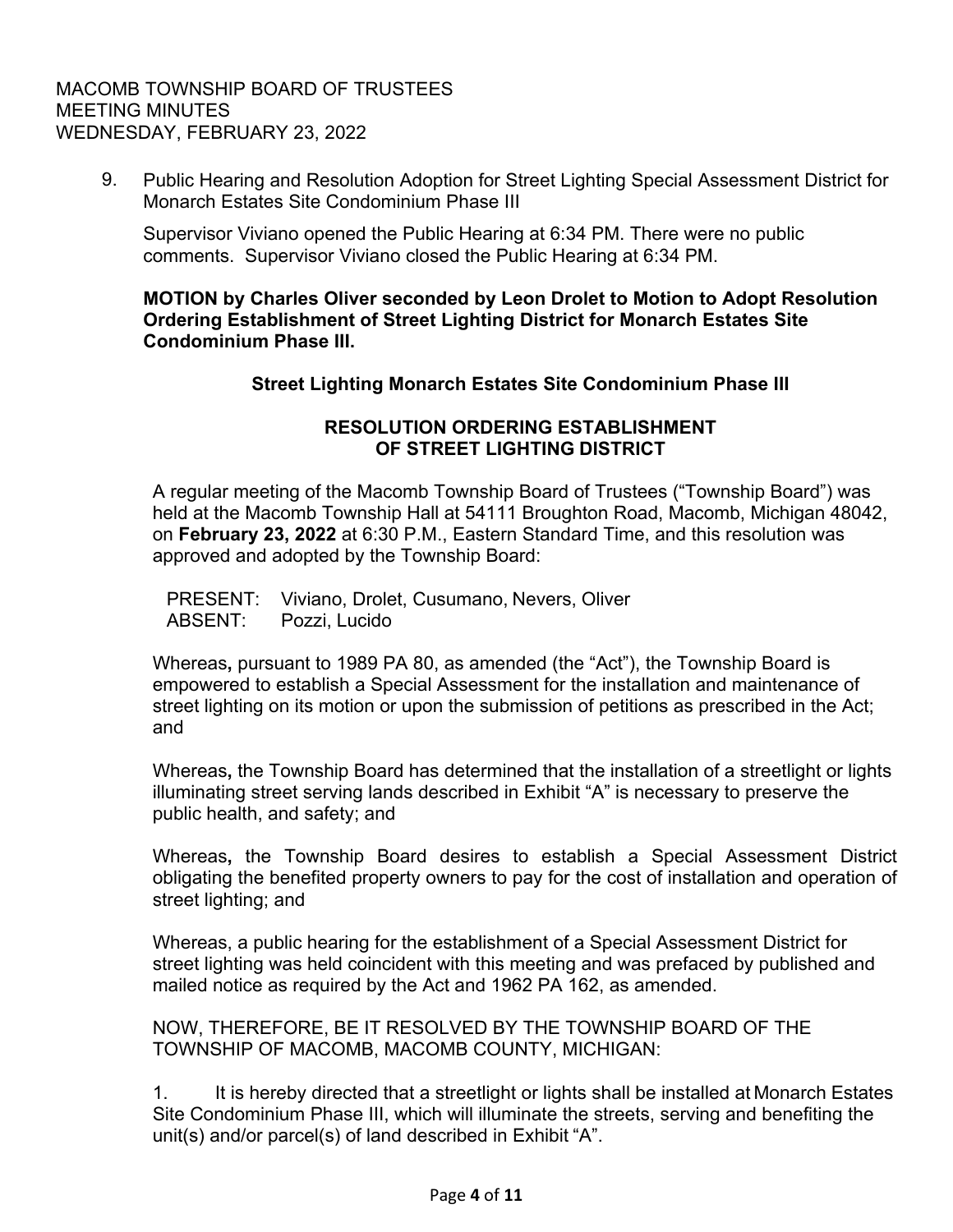2. A Special Assessment District consisting of the unit(s) and parcel(s) described in Exhibit "A" is hereby established and the cost for installation of said streetlights(s) and operation of all future electrical service be levied against the parcel(s) and/or unit(s) so described in direct proportion to the benefit conferred.

3. The annual electrical service charge is Four Thousand Seven Hundred Forty-Two and 40/100 dollars (\$4,742.40). Three times the annual cost is Fourteen Thousand Two Hundred Twenty-Seven and 20/100 dollars (\$14,227.20). Total project cost is Eighty-One Thousand Seventy-Nine and 00/100 dollars (\$81,079.00). The petitioner contribution amount is Sixty-Six Thousand Eight Hundred Fifty-One and 80/100 dollars (\$66,851.80). The Township's at large contribution is zero dollars and 00/100 (\$0.00).

4. The Township Board shall hereafter annually determine the amount to be assessed to the property owners in the district for operation of all future electrical service and shall direct the assessor to levy this amount. The assessment may be made either in a special assessment roll or in a column provided in the regular tax roll. The assessment shall be levied and collected at the same time as the other Township taxes are assessed, levied and collected and shall be returned in the same manner for nonpayment.

**Roll Call Vote Summary: (5 - 0 - 0) Ayes - Frank A. Cusumano Jr., Nancy Nevers, Charles Oliver, Leon Drolet, Frank Viviano Nays - None Abstain - None** 

**RESOLUTION DECLARED ADOPTED this 23rd day of February, 2022.** 

**NEW BUSINESS:** 

# **WATER AND SEWER DEPARTMENT:**

10. Request to Approve Update to the (5) Five-year Financial Projection and (1) One-year Rate Design for Macomb Township Water & Sewer Department. UFS, Utility Financial Solutions, LLC. (\$17,000.00)

This item was removed from the agenda.

11. Request to Approve the Proposal submitted by Fishbeck to Provide Professional Engineering Services to Develop Preliminary options for the Replacement of Meter and Pressure Reading Valve (PRV) Chamber MA-01. (\$39,950.00)

**MOTION by Leon Drolet seconded by Charles Oliver to Approve the Proposal submitted by Fishbeck to Provide Professional Engineering Services to Develop Preliminary options for replacement of Meter and Pressure Reducing Valve (PRV)**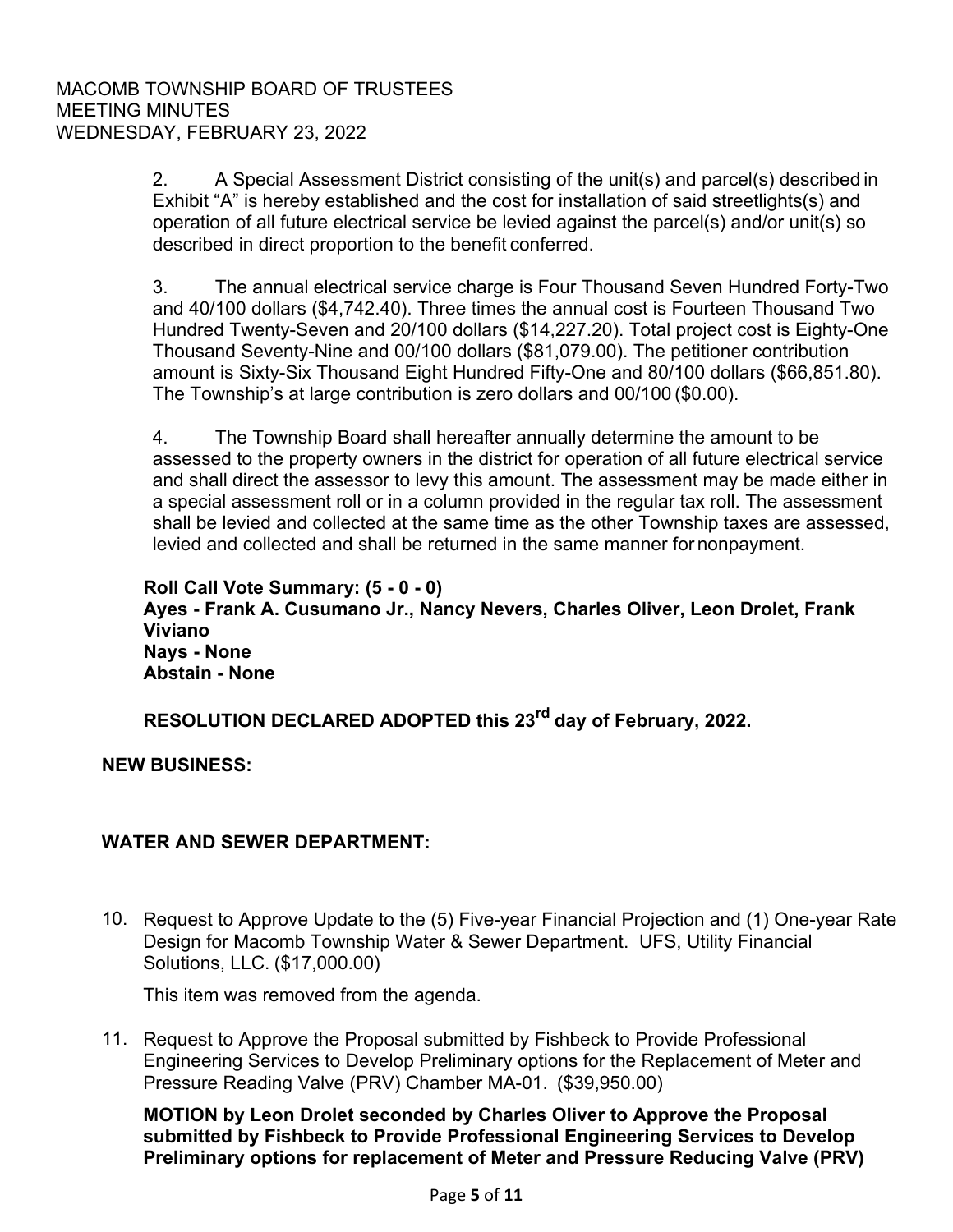**Chamber MA-01. (\$39,950.00)** 

**Vote Summary: (5 - 0 - 0) Ayes - Frank A. Cusumano Jr., Nancy Nevers, Charles Oliver, Leon Drolet, Frank Viviano Nays - None Abstain - None** 

# **THE MOTION Passed.**

12. Request to Approve the Proposal submitted by Fishbeck to Provide Professional Engineering Services, with assistance from Anderson, Eckstein and Westrick, Inc. (AEW), to Meter the Township's Sanitary Sewer System as well as update the Sanitary Hydraulic Model and Permit Tracking Spreadsheet. (\$185,700.00)

**MOTION by Leon Drolet seconded by Nancy Nevers to Approve the Proposal submitted by Fishbeck to Provide Professional Engineering Services, with assistance from Anderson, Eckstein and Westrick, Inc. (AEW), to Meter the Township's Sanitary Sewer System as well as update the Sanitary Hydraulic Model and Permit Tracking Spreadsheet. (\$185,700.00).**

**Vote Summary: (5 - 0 - 0) Ayes - Frank A. Cusumano Jr., Nancy Nevers, Charles Oliver, Leon Drolet, Frank Viviano Nays - None Abstain - None** 

**THE MOTION Passed.** 

# **HUMAN RESOURCES DEPARTMENT:**

13. Request Authorization to promote EE # 1754

**MOTION by Leon Drolet seconded by Nancy Nevers to Approve the promotion of EE # 1754 (Ken Dal Pra) to the position of Lead Maintenance Worker.** 

**Vote Summary: (5 - 0 - 0) Ayes - Frank A. Cusumano Jr., Nancy Nevers, Charles Oliver, Leon Drolet, Frank Viviano Nays - None Abstain - None** 

# **THE MOTION Passed.**

14. Request Authorization to promote EE # 1391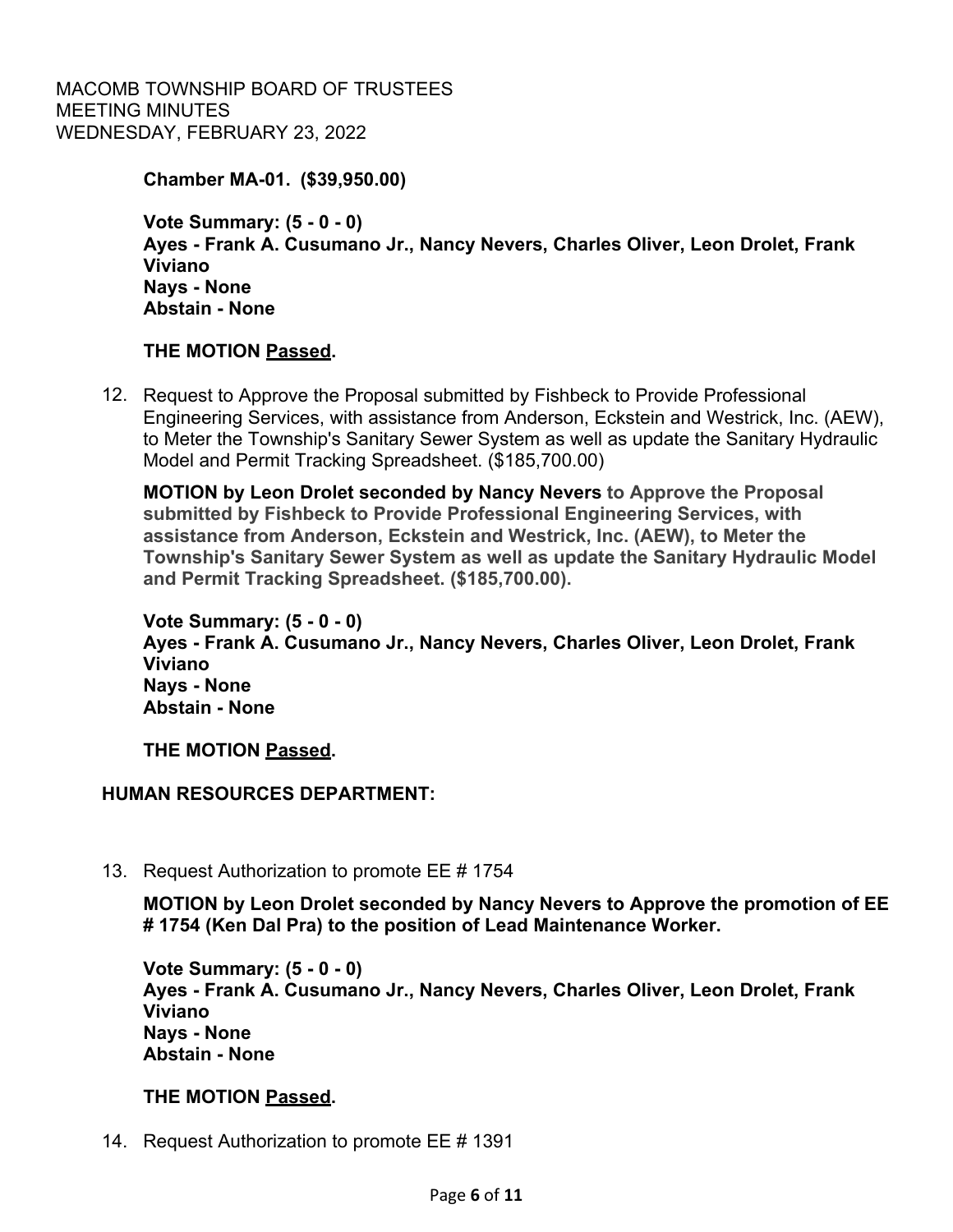> **MOTION by Leon Drolet seconded by Nancy Nevers to Approve the promotion of EE # 1391 (Tom Dover) to the position of Water & Sewer Inspector.**

**Vote Summary: (5 - 0 - 0) Ayes - Frank A. Cusumano Jr., Nancy Nevers, Charles Oliver, Leon Drolet, Frank Viviano Nays - None Abstain - None**

**THE MOTION Passed.**

# **PLANNING AND ZONING DEPARTMENT:**

15. Request to Approve the Cost Proposal from Carlisle Wortman to Rewrite the Macomb Township Zoning Ordinance

**MOTION by Leon Drolet seconded by Nancy Nevers to approve Carlisle Wortman's proposal to rewrite the zoning ordinance for a cost not to exceed \$58,125.** 

**Vote Summary: (5 - 0 - 0) Ayes - Frank A. Cusumano Jr., Nancy Nevers, Charles Oliver, Leon Drolet, Frank Viviano Nays - None Abstain - None** 

# **THE MOTION Passed.**

16. Request to approve the Extension of Time - Preliminary Site Plan; Macomb Town Center Phase II, III, IV, & V - Permanent Parcel #08-09-300-017; Located on the north side of 24 Mile Road, east of Romeo Plank; Section 9; Jennifer Schalk, Petitioner

**MOTION by Charles Oliver seconded by Leon Drolet to approve a one-year extension of time for the Macomb Town Center Phase II, III, IV & V Preliminary Site Plan** 

**Vote Summary: (5 - 0 - 0) Ayes - Frank A. Cusumano Jr., Nancy Nevers, Charles Oliver, Leon Drolet, Frank Viviano Nays - None Abstain - None** 

# **THE MOTION Passed.**

17. Request to approve Preliminary Plan; Stoneridge Site Condo; Permanent Parcels #08-25- 475-009 and #08-25-475-010; Located east of Fairchild, approximately 1,500' north of 21 Mile Road; Section 25; Greg Iacobelli, Petitioner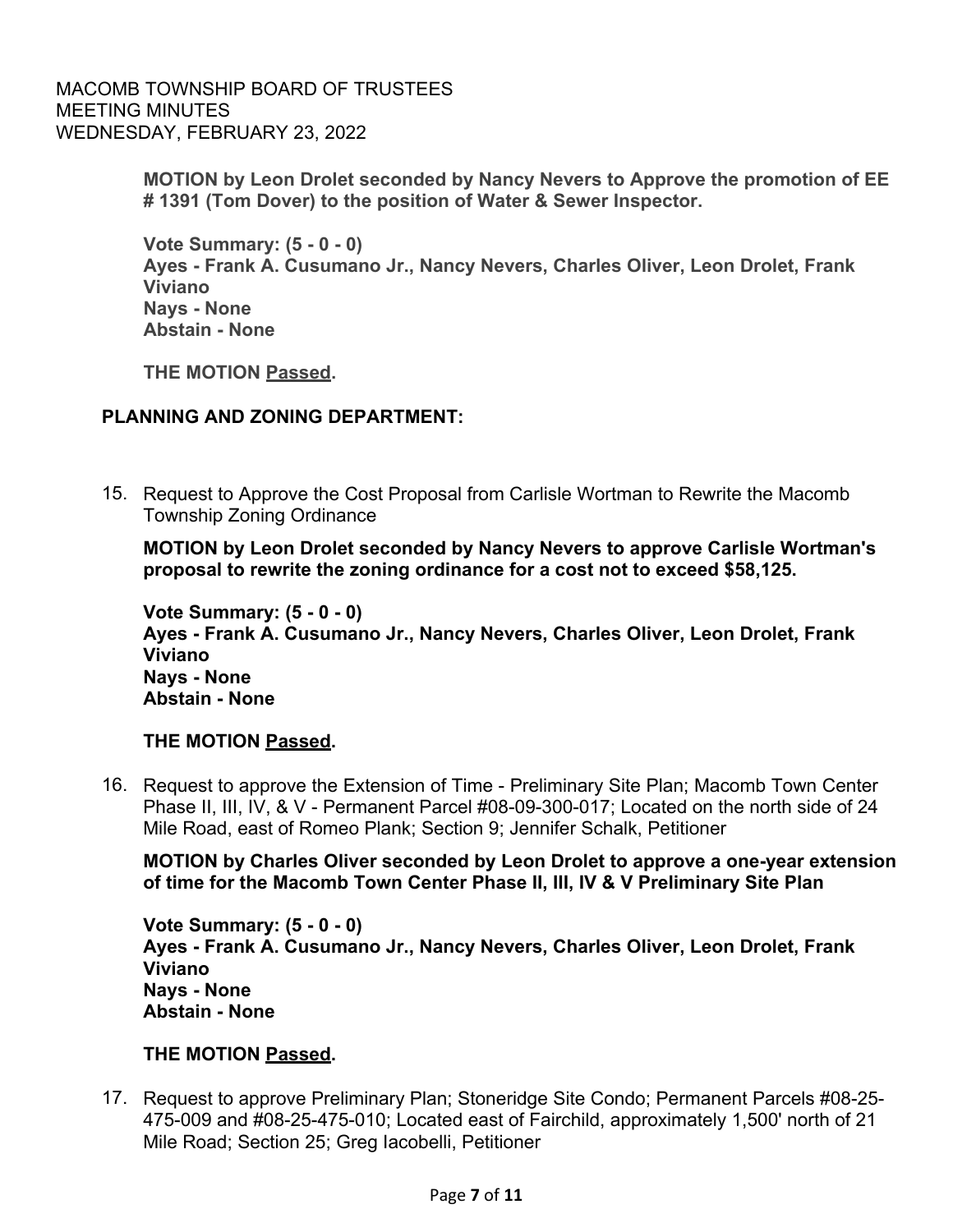> **MOTION by Leon Drolet seconded by Charles Oliver to approve Preliminary Plan for Stoneridge Site Condominium, Permanent Parcels #08-25-475-009 and #08-25-475- 010.**

**Vote Summary: (5 - 0 - 0) Ayes - Frank A. Cusumano Jr., Nancy Nevers, Charles Oliver, Leon Drolet, Frank Viviano Nays - None Abstain - None** 

**THE MOTION Passed.** 

# **PARKS AND RECREATION DEPARTMENT:**

18. Request to purchase new weight room equipment for Recreation Center from Direct Fitness Solutions (\$13,495.00)

**MOTION by Leon Drolet seconded by Frank A. Cusumano Jr. to award purchase of weight room equipment to Direct Fitness Solutions for \$13,495.00.** 

**Vote Summary: (5 - 0 - 0) Ayes - Frank A. Cusumano Jr., Nancy Nevers, Charles Oliver, Leon Drolet, Frank Viviano Nays - None Abstain - None** 

**THE MOTION Passed.** 

**SUPERVISOR'S OFFICE:** 

19. Request to approve the Office 365 Migration Project to I.T. Right (\$53,126.48)

**MOTION by Leon Drolet seconded by Charles Oliver to approve the Office 365 Migration for \$53,126.48 with I.T. Right.** 

**Vote Summary: (5 - 0 - 0) Ayes - Frank A. Cusumano Jr., Nancy Nevers, Charles Oliver, Leon Drolet, Frank Viviano Nays - None Abstain - None** 

# **THE MOTION Passed.**

20. Request to authorize the Supervisor to list Parcel #20-08-10-400-025 with our broker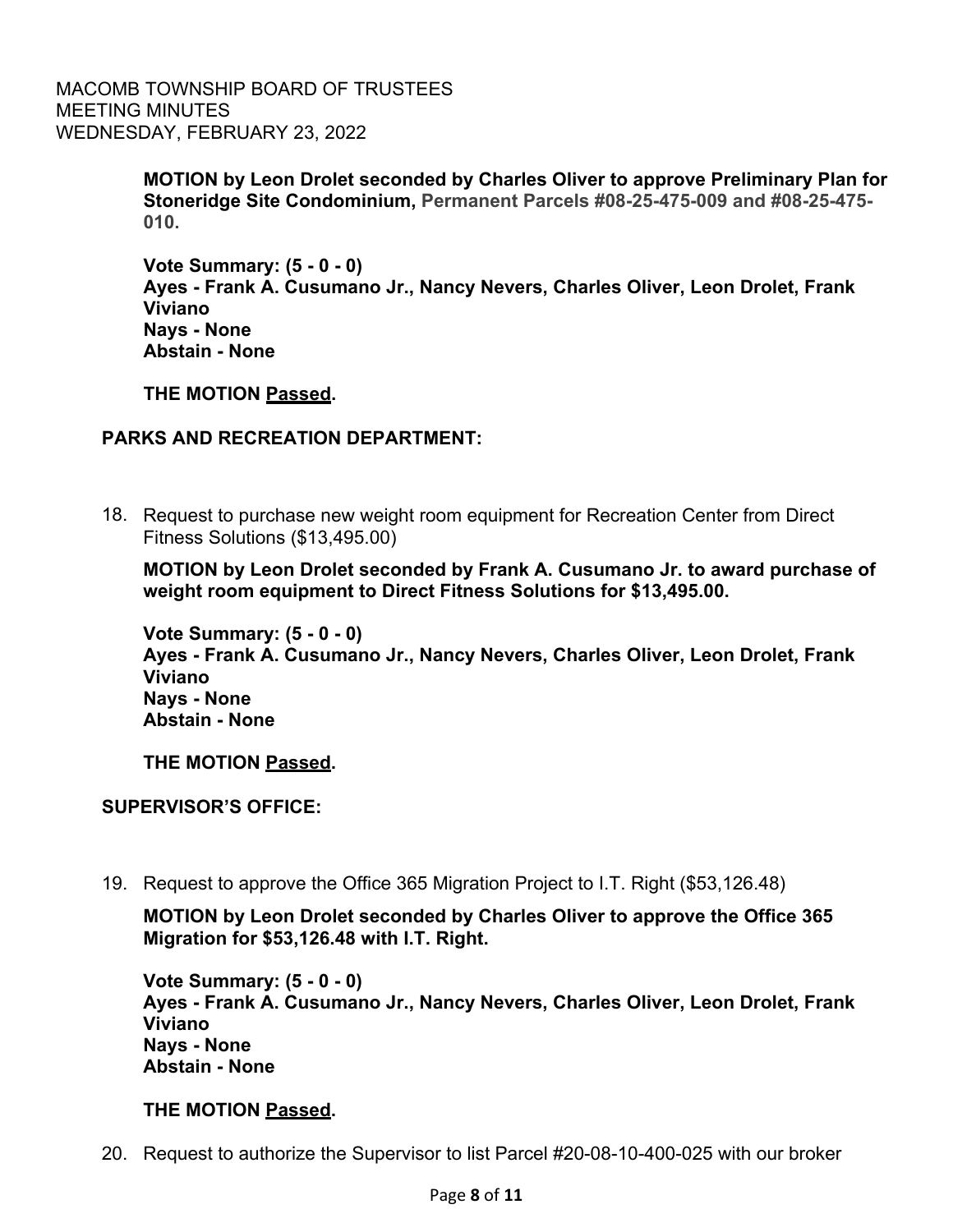> **MOTION by Leon Drolet seconded by Charles Oliver to authorize the Supervisor to execute any splits that may be appropriate to enhance the value of the property and to list Parcel #20-08-10-400-025 with Pilot Properties.**

**Vote Summary: (5 - 0 - 0) Ayes - Frank A. Cusumano Jr., Nancy Nevers, Charles Oliver, Leon Drolet, Frank Viviano Nays - None Abstain - None** 

# **THE MOTION Passed.**

21. Request to Adopt a Resolution to Waive Permit Fees for Macomb Township for Construction Projects on or About Township Owned Buildings and Properties

# **TOWNSHIP OF MACOMB MACOMB COUNTY, MICHIGAN**

# **RESOLUTION TO WAIVE PERMIT FEES FOR MACOMB TOWNSHIP FOR CONSTRUCTION PROJECTS ON OR ABOUT TOWNSHIP OWNED BUILDINGS AND PROPERTIES**

At the regular meeting of the Township Board of Macomb Township, Macomb County, Michigan, held at the Township Hall at 54111 Broughton, Macomb Township, MI 48042, on 23<sup>rd</sup> day of February, 2022, commencing at 6:30 p.m.

Present: Viviano, Drolet, Cusumano, Nevers, Oliver Absent: Pozzi, Lucido

The following Resolution was offered by Oliver and seconded by Drolet.

Whereas, Macomb Township has instituted fees related to permits for construction projects within Macomb Township associated with the review and inspection of plans, building/construction, mechanical, electrical, plumbing, engineering, planning and/or fencing; and

Whereas, Macomb Township has numerous construction projects that are being undertaken within the Township on or about Township owned buildings and properties; and

Whereas, the construction projects on or about Macomb Township owned properties are for the public good and that such fees would unnecessarily impose additional costs to these Township projects;

Now, Therefore be it resolved that the Macomb Township Board of Trustees hereby waive any fees for any permits associated with the review and inspection of plans,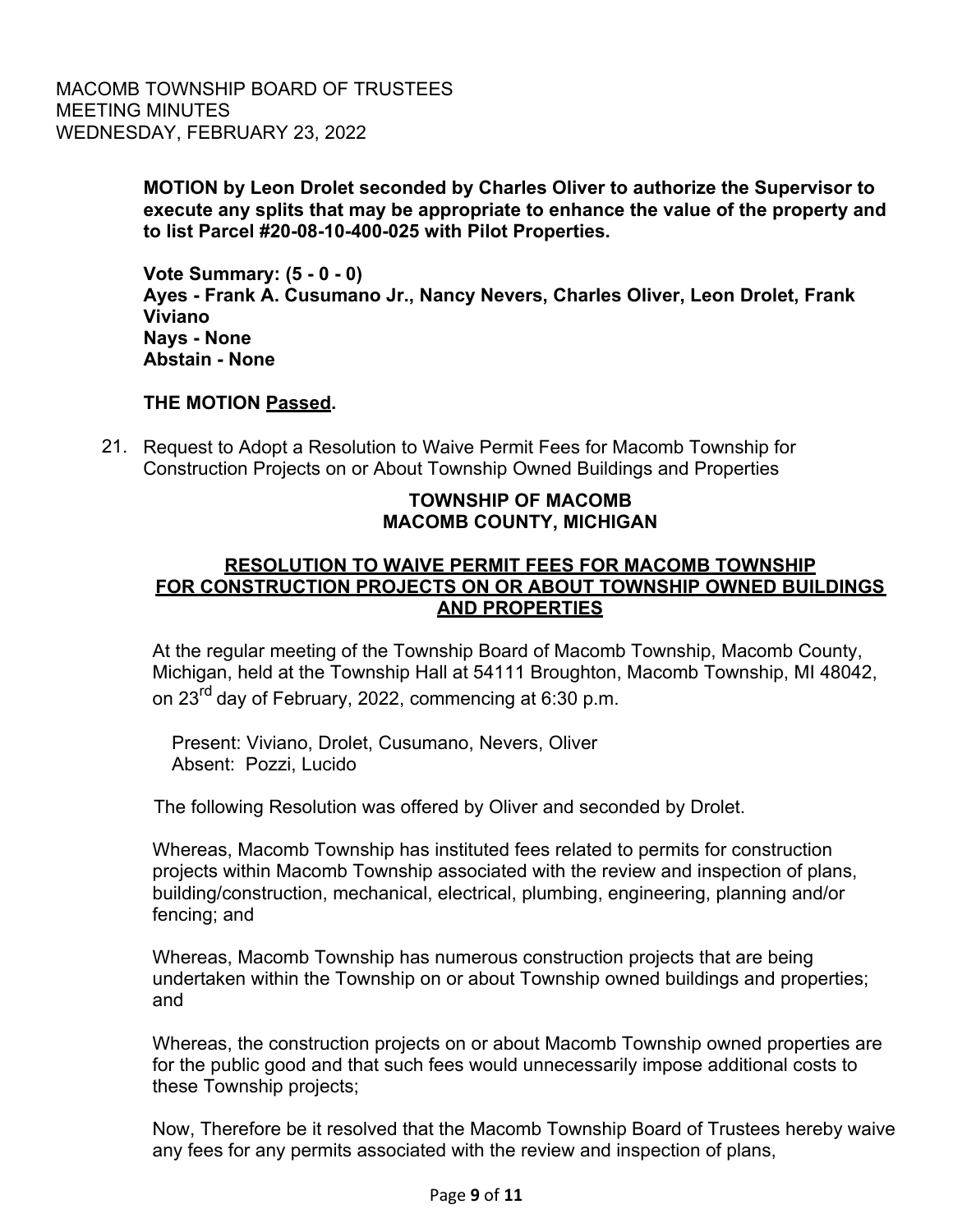building/construction, mechanical, electrical, plumbing, engineering, planning and/or fencing for any projects being completed by and on behalf of Macomb Township on or about Township buildings or properties.

Any and all resolutions in conflict herewith are repealed only to the extent necessary to give full force and effect to the foregoing provisions.

This Resolution is deemed severable. Should any provision, clause, word or sentence be deemed unenforceable, the remainder shall remain in full force and effect.

**MOTION by Charles Oliver seconded by Leon Drolet to Adopt a Resolution to Waive Permit Fees for Macomb Township for Construction Projects on or About Township Owned Buildings and Properties.** 

**Roll Call Vote Summary: (5 - 0 - 0) Ayes - Frank A. Cusumano Jr., Nancy Nevers, Charles Oliver, Leon Drolet, Frank Viviano Nays - None Abstain - None** 

**RESOLUTION DECLARED ADOPTED this 23rd day of February, 2022.** 

22. Request to Authorize the Supervisor to Execute the Dedication of the Garfield Road Right of Way Agreement with St. Peter's Lutheran Church for Parcel #20-08-08-300-027

**MOTION by Leon Drolet seconded by Charles Oliver to Authorize the Supervisor to Execute the Dedication of the Garfield Road Right of Way Agreement with St. Peter's Lutheran Church for Parcel #20-08-08-300-027.** 

**Vote Summary: (5 - 0 - 0) Ayes - Frank A. Cusumano Jr., Nancy Nevers, Charles Oliver, Leon Drolet, Frank Viviano Nays - None Abstain - None** 

# **THE MOTION Passed.**

23. Award 2022 Community Development Block Grant Public Service Fund Monies and Brick & Mortar Applications

**MOTION by Frank A. Cusumano Jr. seconded by Leon Drolet to Award the 2022 Community Development Block Grant monies in the amount of \$2,500 to Care House, \$600 to Wigs for Kids, \$500 to Interfaith Volunteer Caregivers, and \$28,600 to Macomb Township's Marvin Blank Senior Center and authorize the Brick & Mortar Applications for ADA Ramps and Senior Center Renovations.**